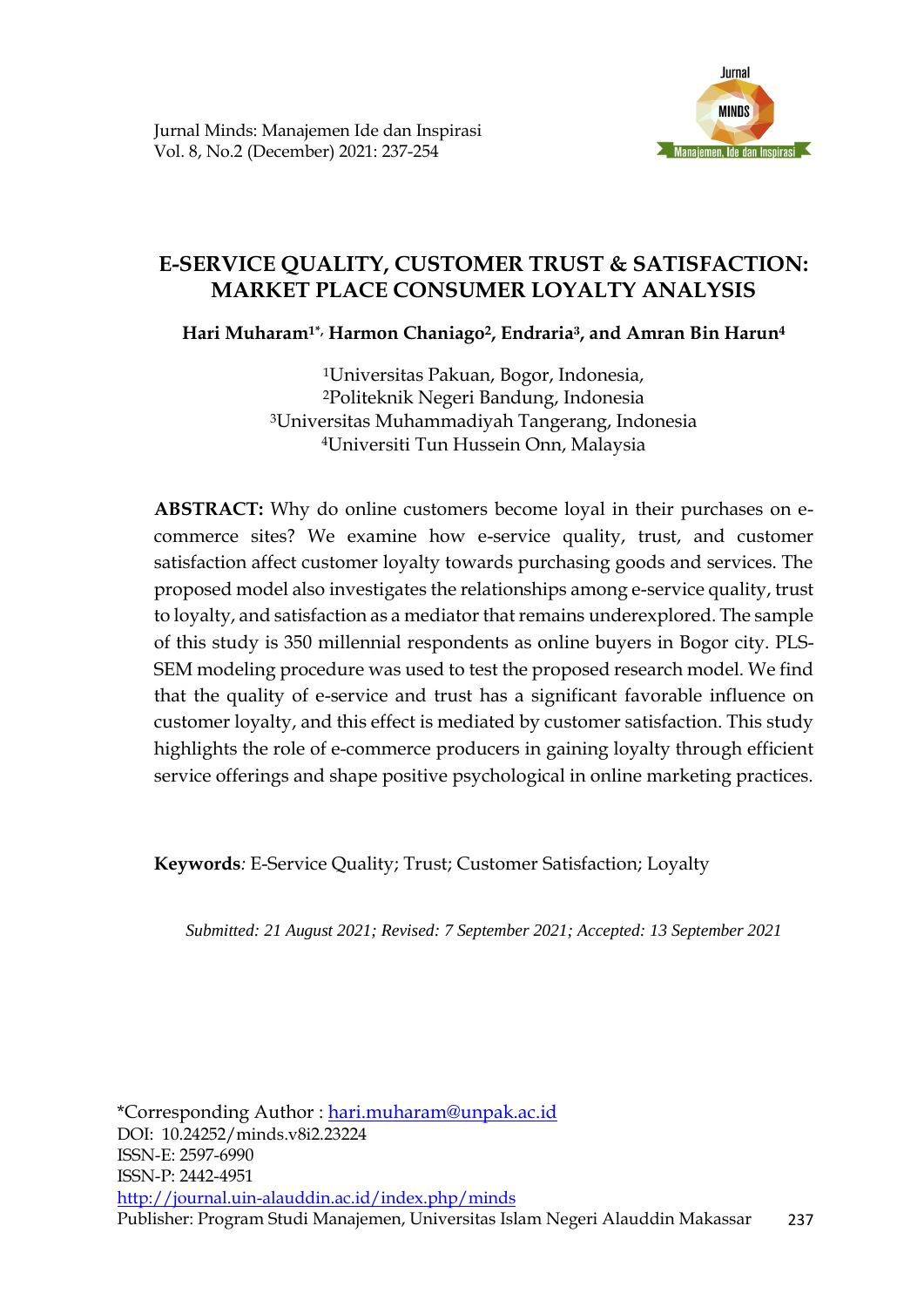#### **INTRODUCTION**

Online shopping as a phenomenon in various fields at present and future is an exciting topic to study and research. Based on the report of the Indonesian internet service providers association 2019-2020, e-commerce websites are known to the public and the prominent market share, namely Shopee 27.4 percent, Lazada 14.2 percent, Tokopedia 5.2 percent, Facebook 2.4 percent, Bukalapak 3.8 percent, Traveloka 1.3 percent, and KlikIndomaret 0.4 percent (Franedya, 2019). These data indicate competition is high, so reliable strategies are needed for every marketplace and business actor to gain a competitive advantage and sustainability. Some of the behaviors of Indonesian online shoppers have caused marketplaces and manufacturers to refine application details and product or service suitability. First, many customers prefer freebies overall, although that's not always the case. Second, enjoy online store discounts or coupons. Third, look for comparisons on product or service details. Fourth, choosing the lowest price with good quality. Fifth, fear of fraud, usually inspired by testimonials from other people or friends rather than what is stated in the ad. Lastly, simply by asking the seller's goods as a kind of consultation or merely looking for information (Dewantara, 2015).

Based on YLKI's complaint data for 2015-2019, online shopping complaints always occupy the first rating. In addition, there are also concerns about the still weak issue of consumer protection regulations in the e-commerce sector [\(http://ylki.or.id/2017/03/siaran-pers-ylki-konsumen-belum-terlindungi-di](http://ylki.or.id/2017/03/siaran-pers-ylki-konsumen-belum-terlindungi-di-era-ekonomi-digital/)[era-ekonomi-digital/\)](http://ylki.or.id/2017/03/siaran-pers-ylki-konsumen-belum-terlindungi-di-era-ekonomi-digital/). One of the complaints experienced by consumers is that goods do not arrive, misuse of personal data, and marketing gimmicks that tend to deceive, so that consumers must always be vigilant in conducting online transactions. In the long term, this crisis of trust will be very detrimental to consumers and e-commerce producers. Therefore, from the producer's point of view, it is necessary to immediately address the sustainability of their business by rebuilding trust and improving e-service quality (Valarie A Zeithaml, 2000; Kundu & Datta, 2015). Thus, the trust factor is the most critical factor influencing the way people shop on the internet based on the details provided by the seller on the website (Royvan Ghani, 2018).

Previous research has shown that service quality significantly influences customer happiness and contributes to a positive attitude, which leads to customer loyalty (Zia, 2015). In addition, customer loyalty is primarily based on the level of service provided, especially in the banking and market sectors (Hossain, Shan, Musa, & Rahman, 2020). Meanwhile, service quality is described as an overall measure of the services offered to customers (Bitner et al., 1994; Ganguli & Roy, 2011). Wu (2013) shows that customer satisfaction affects retention or loyalty intentions. Yeo et al. (2017) the research results to maintain customer loyalty in the online market, provide insight into the customer experience about service failures and help reduce losses. The study has shown the importance of customer satisfaction as a good mediator to increase customer loyalty.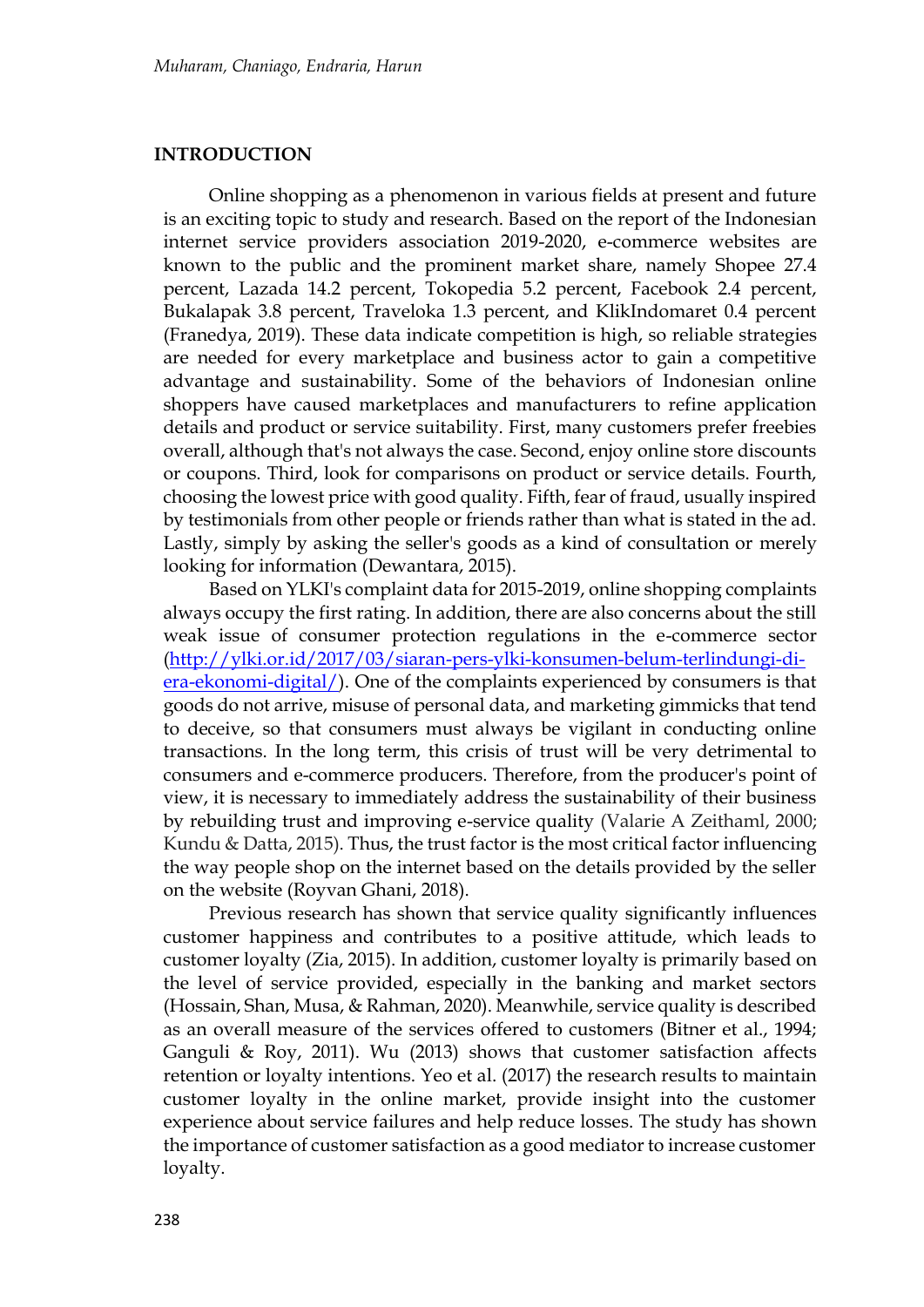Similarly, trust plays an essential role in shaping psychological states with positive or negative feelings towards e-producers. Madiawati et al. (2021) explained that customer satisfaction significantly affects service quality to customer loyalty. In other words, Service quality has a significant effect on customer loyalty through customer satisfaction.

Some research found that customer satisfaction positively impacts customer loyalty (Izogo, 2015; Lee et al., 2011; Olorunniwo et al., 2006; A Parasuraman et al., 1988; V A Zeithaml et al., 2008). However, most are discussed from the organization in reality, and the mediator role of customer satisfaction who mediates two variables at once remains underexplored. Additionally, in Indonesia, no law serves as the legal cover for online retail operations yet, so customer trust becomes urgent to include investigation. Hence, from the point of organization in virtual or e-commerce and trust factor, this study will explore the mediating role of customer satisfaction between eservice quality, confidence, and customer loyalty.

## **THEORETICAL REVIEW**

#### *Quality of Electronic Services (E-Service) to Customer Satisfaction*

Many supermarket reviews have looked at the definition of customer loyalty. Customers' loyalty has improved as a check determinant of the online market. According to Pham & Ahammad (2017), customer satisfaction refers to a customer's cumulative experience of a product or service after they have purchased it. Meanwhile, Choi et al. (2013) argue that customers' loyalty is a product of the customer's buying experience, and it has an impact on potential behavior. Physical evidence (tangibles), durability, openness, assurance, and empathy are some of the metrics used to assess service efficiency (empathy) (Parasuraman et al., 2005).

The E-S-QUAL Multiple Item Scale for Assessing Electronic Service Quality was built based on previous studies. The E-S-QUAL scale has 22 items and four dimensions in this study: efficiency, compliance, system availability, and privacy. a). Efficiency: the ease and speed at which websites can be reached and used; b). Delivery: the network's capacity to guarantee order fulfillment and product supply; c). System availability: service infrastructure functionality; d). Privacy: the quality of site protection and user information safety. The E-Rec S-QUAL scale has 11 components in three dimensions: responsiveness, returns, and contact, which would only help users who use the site regularly. (Parasuraman et al., 2005).

The connection between the standard of service and the degree of satisfaction is imminent (Fornell, 1992; Taylor & Baker, 1994). The same outcomes are seen in the same sector, where the correct execution and practice of customer service quality is critical to increasing customers loyalty (Grönroos, 1984; A Parasuraman, Zeithaml, & Berry, 1988; Walker, Johnson, & Leonard, 2006). According to one of the service quality models, improving service quality would decrease disparities in team member engagement or, in other words,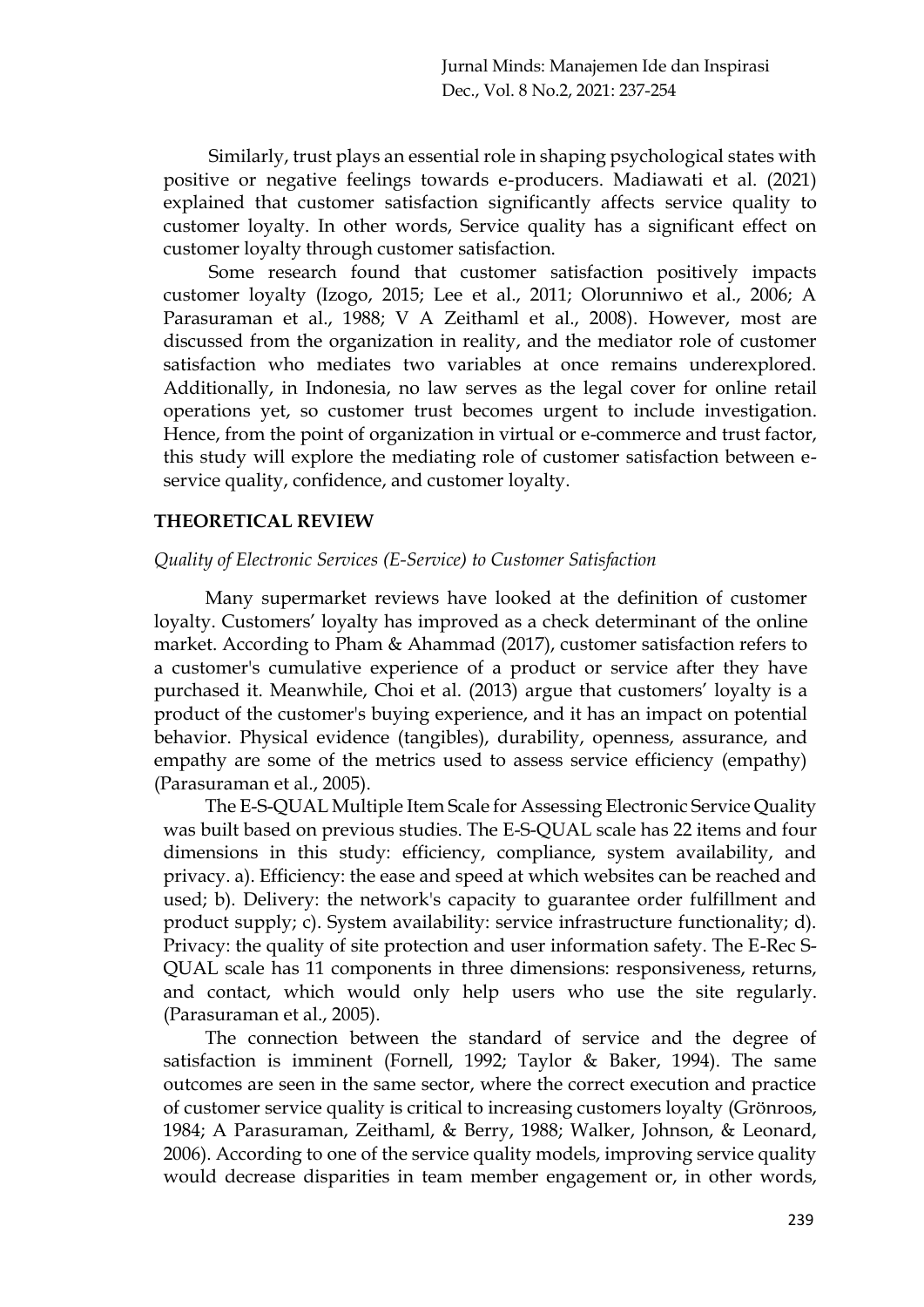increase performance, which would positively impact customer satisfaction quality (Anantharanthan Parasuraman, Zeithaml, & Berry, 1985). Customer loyalty, especially toward online service providers or marketplaces, will positively impact customer satisfaction. For this reason, hypotheses that can be formulated are as follows:

*H1: Quality of electronic service is positively related to customer satisfaction.* 

Service Quality affects customer loyalty. Customers who are committed to the brand can help the business in a variety of ways. Marketplace customers who are already faithful to a service from their marketplace, for example, can seriously consider moving to another market to buy other brand goods (Mascarenhas, Kesavan, & Bernacchi, 2006). Furthermore, researchers discovered a connection between perceived service quality and service loyalty (Bloemer, De Ruyter, & Wetzels, 1999). Moreover, the standard of service would affect customer satisfaction and vice versa, providing the firm with a competitive advantage (Boulding, Kalra, Staelin, & Zeithaml, 1993). In other research, it was discovered that the dimension of quality service and customers satisfaction have a beneficial relationship (Wong, Dean, & White, 1999). Therefore, the proposed hypotheses include:

*H2: Customer satisfaction is positively related to customer loyalty.*

Customers' satisfaction is influenced by service quality, which is controlled by customer confidence. Excellent customer experience Quality will completely mediate part or all of the effect of quality service on customers' loyalty by belief. It will function as a catalyst that undermines the increasing importance of customer satisfaction (Roberts, Varki, & Brodie, 2003). They should also consider why their service is deemed better than customers' by comparing service characteristics to fairness standards and care by other similar customers to improve and deliver high-quality services (Fang, Chiu, & Wang, 2011). Several studies have shown that one of the individual components of service efficiency, customers trust, affects customer satisfaction (Chen, Liu, Sheu, & Yang, 2012). Customer trust partially mediates the relationship between two factors, such as service efficiency and customer loyalty. One of the study's findings completely mediates the relationship between two other relevant dimensions. Consequently, it is clear that service quality influences customers' loyalty; good service quality will build a high level of customer satisfaction by establishing customer confidence (Namkung & Jang, 2010). Therefore, the proposed hypotheses include:

*H3: Customer satisfaction mediates the relationship between quality of electronic service and customer loyalty.*

Customer trust affects customer satisfaction. Customer trust is a fundamental construct that influences marketing literature and customer behavior (Martínez & Del Bosque, 2013). Customers place their confidence in a company's consistency and fairness when it comes to customer service. Customers usually perceive these marketplace firms as unethical in sharing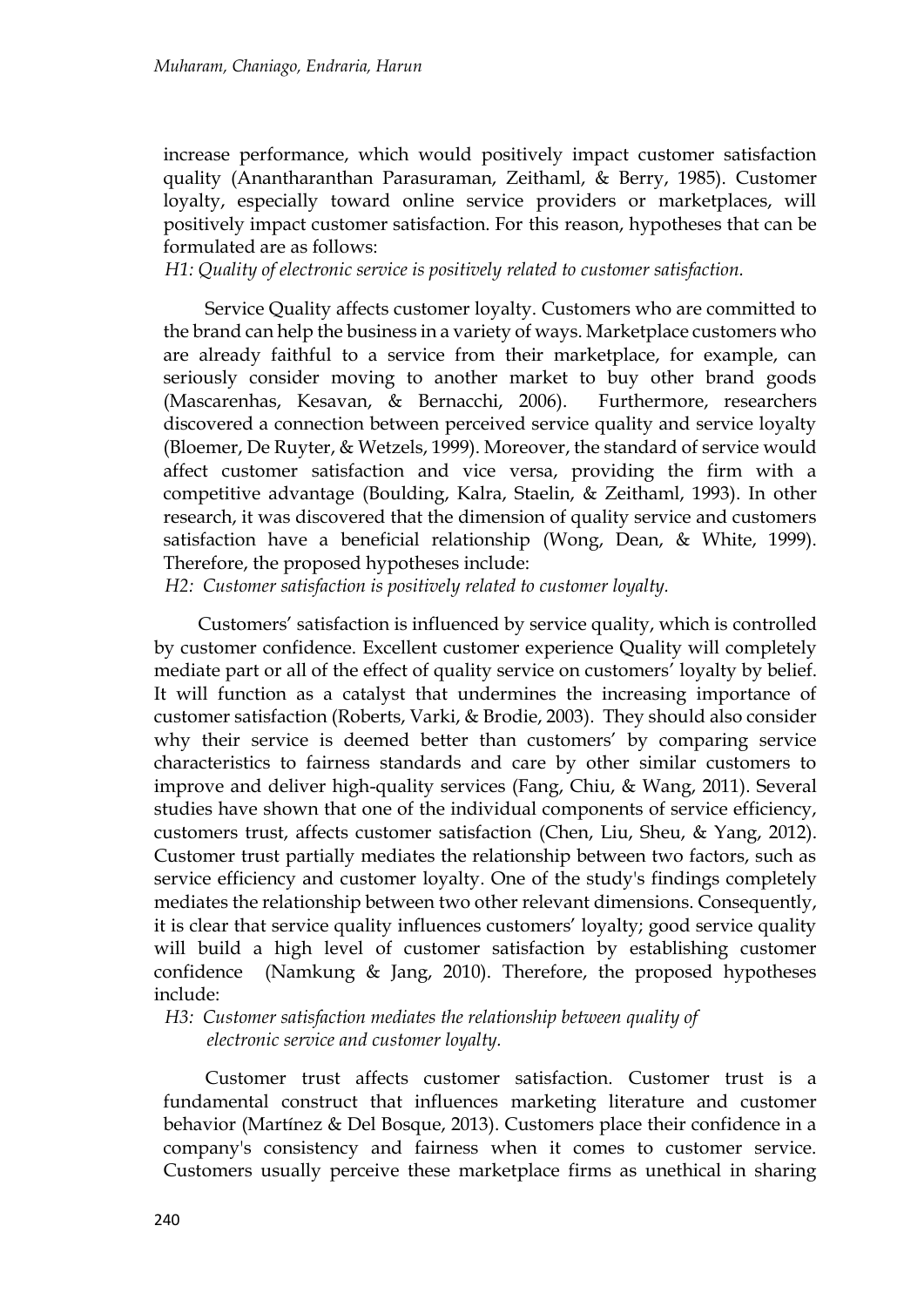information about undisclosed payments that would be paid to shoppers, such as stolen personal information and unclear practices. Hence, customers' expectations generally describe lousy service. As a result, winning customers' interest in the online retail industry is a daunting task.

Consequently, one of the most critical and decisive success and customer satisfaction measures is market loyalty (Rasheed & Abadi, 2014). According to the findings, there is a strong correlation between happy shoppers and customers' trust in online shopping (Wu, 2013). Furthermore, recent studies have discovered a strong connection between customer loyalty and customer trust (Sirdeshmukh, Singh, & Sabol, 2002). As a result, we believe that their level of confidence influences customers'' loyalty. Therefore, a hypothesis that can be formulated is as follows:

*H4: Customer trust is positively related to customer satisfaction*.

Customers' satisfaction is influenced by customer confidence. Trust is a central element in forming long-term relationships (Singh & Sirdeshmukh, 2000; Swan, Bowers, & Richardson, 1999). Customer expectations of service provider reliability are shaped by customers' trust in the service sector, directly affecting service provider satisfaction (Sirdeshmukh et al., 2002). Customer retention is also a long-term commitment that demonstrates effective client-employee relationship management. Customer retention is also a long-term commitment that demonstrates effective client-employee relationship management (Silva & Yapa, 2013). Furthermore, customer satisfaction can be engendered due to customer confidence (Ball, Coelho, & Machás, 2004). Building on previous studies, it is clear that customer trust is essential in determining customer loyalty (Lau & Lee, 1999). Therefore, in this study, the hypotheses used are: *H5: Customer trust is positively related to customer loyalty.*

Trust affects customer loyalty through the quality of electronic services. Customer interest is vital in the e-commerce industry. Customer satisfaction and confidence are also linked to service efficiency. Customers need to trust the marketplace because internet sales require many individuals (Ribbink, van Riel, Liljander, & Streukens, 2004). In addition, confidence and loyalty have been proposed as prerequisites for patronage activity that will support the corporation as the quality of service improves (Pavlou, 2003). Since shoppers and sellers cannot meet in person, confidence would be critical in introducing marketplace services (Papadopoulou, Andreou, Kanellis, & Martakos, 2001). Several studies have been performed on the impact of online trust, engagement, and service quality (Reichheld & Schefter, 2000); thus, the study's hypothesis is the following.

*H6: Customer satisfaction mediates the relationship between customer trust and customer loyalty*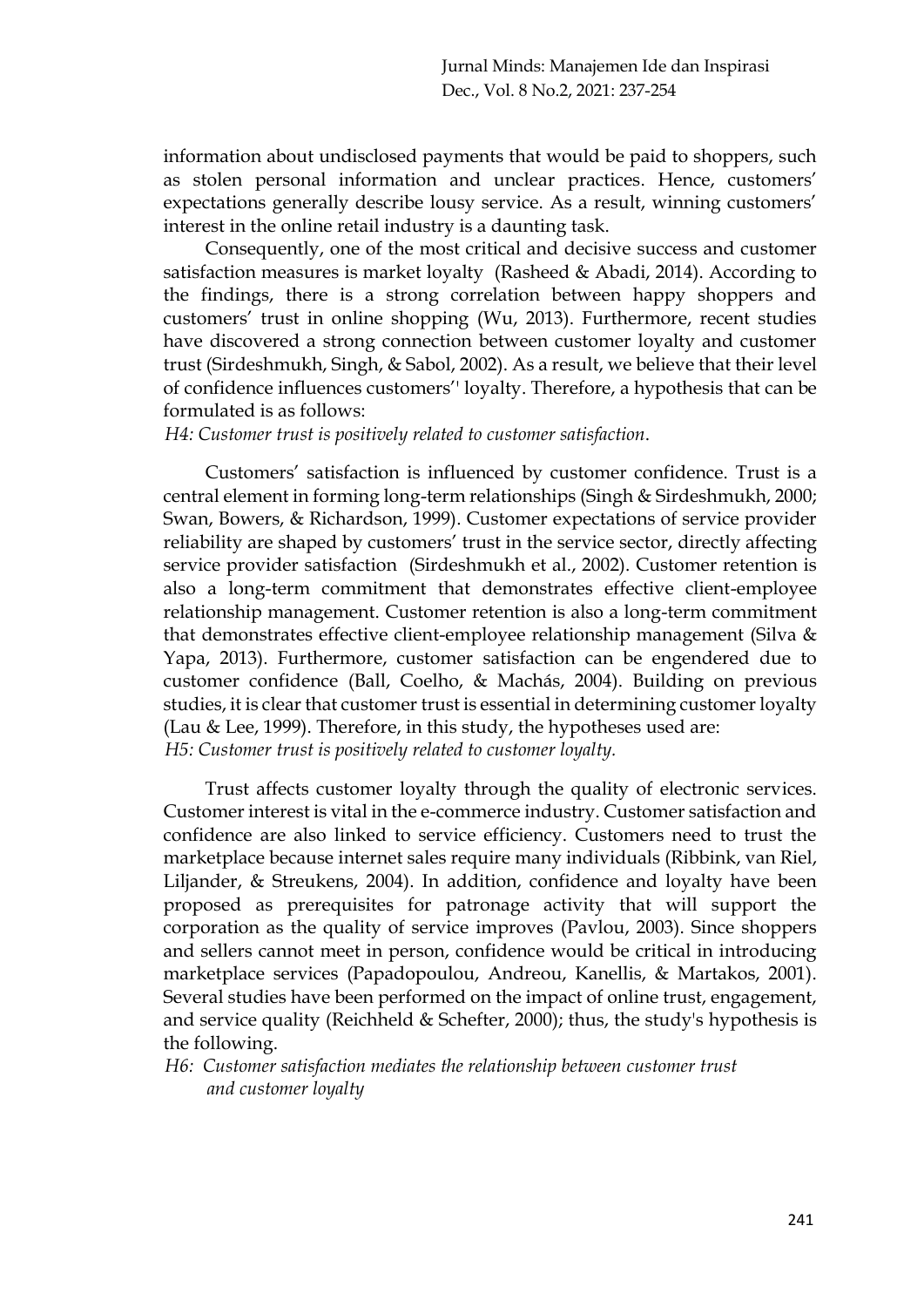#### **METHODOLOGY**

In one of Indonesia's marketplaces, an extensive study was conducted on the efficiency of electronic services, trust, customer satisfaction, and customers' loyalty. The ESQUAL model is used in this research (Ananthanarayanan Parasuraman et al., 2005), which uses four dimensions: performance, fulfillment, device availability, and privacy. The following is a description of the structure: (1) efficiency: the ease with which the web can be reached and used; (2) fulfillment: the extent to which the site's promise of on-time delivery of orders and goods is kept; (3) system accessibility: the site's technological capabilities; (4) Confidentiality: the degree to which the platform protects and maintains user information. Furthermore, customer trust is measured using four indicators: (1) being willing to share sensitive knowledge (2). I'm ready to give the industry my phone number, (3) Marketplace In online sales, I've always been professional. (4) Marketplaces always deliver on their promises. Furthermore, two items were used to assess online satisfaction. According to Mohsin Butt & Aftab (2013), customers' loyalty is measured using four criteria, among them: (1) I will tell others about the market where I buy my groceries (2). Others would benefit from my online marketplace, and I would recommend it to them (3). I want to continue to use my marketplace's online services (4). In comparison to other marketplaces, I like mine. The Likert scale is used to assess the effectiveness of electronic operations and trust, customer satisfaction, and loyalty (1 strongly disagree until five strongly agree).

This research aims to look at customer behavior in small markets. Practical sampling is used instead of probabilistic sampling methods. Researchers may use convenience sampling to collect available population samples. Convenience sampling was used to collect data due to time and cost constraints. It means data are collected along roads or time given and hence are not representative of the population of interest (Mohsin Butt & Aftab, 2013). A total of 400 questionnaires were distributed, and usable responses were obtained 350, yielding a response rate of 87.5 percent. The respondents in this survey had used electronic resources in a marketplace, as evidenced by the hypothesis's acceptance. The Google Form tool is used to spread questionnaires. For three months in October, November, and December 2020, the study was performed in two areas in the province of West Java, namely Bogor Regency and Bogor City. A Likert scale was used to calculate all variables in this analysis. Indicators are measured using 5-Likert scale, where  $1 =$  strongly disagree;  $2 =$  disagree;  $3 =$ neutral;  $4 = \text{agree}$  and  $5 = \text{strongly agree}$ .

The suggested research model was verified in this analysis by using the variance-based Structural Equation Modeling method (Partial Least Square). The PLS methodology can be used to assess latent processes that aren't broadly spread and that rely on data from medium or limited sample sizes (Ghozali, 2014). PLS was used to analyze the findings because it is an appropriate tool for evaluating the latent construction used in this study. Furthermore, this technique allows researchers to use small and medium sample sizes, and the data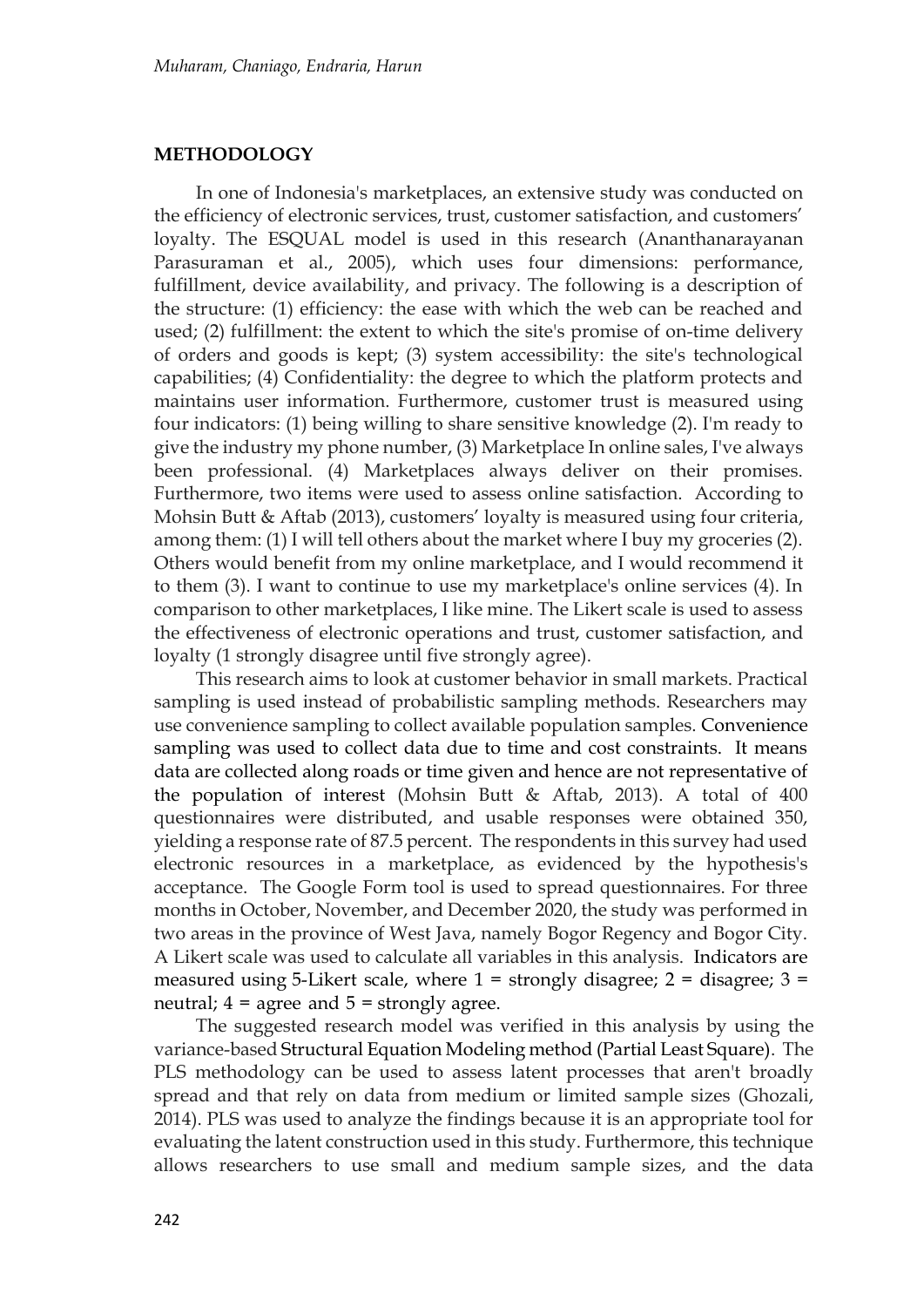Jurnal Minds: Manajemen Ide dan Inspirasi Dec., Vol. 8 No.2, 2021: 237-254

distribution is sporadic (Chin, Peterson, & Brown, 2008). Meanwhile, the PLS-SEM method is used to overcome the limitations of regression and factor-based SEM analyses when estimating highly complex mediation models. Even though it is employable at a small sample size, PLS-SEM displays a high level of statistical power (Hair et al., 2012; Sarstedt et al., 2020). Hence, in this study, the data analysis is not normally distributed, and mediation analysis is factor-based, so PLS-SEM is the appropriate approach to findings, interpretations, and conclusions. The research results were processed using the SmatPLS 3 software.

#### **RESULTS**

Respondent Profile*.* According to table 1, most customers' performing online transactions are women between the ages of 23 and 27, with a high school to S1 degree and a career or occupation as a professional or student. This finding is are in line with the results of other online transaction reports (Zia, 2020).

| Characteristics | TAVIC 1. RESPONDENT I TOME<br>Description | Total | Percentage |
|-----------------|-------------------------------------------|-------|------------|
| Respondents     |                                           |       |            |
| Gender          | Male                                      | 123   | 35%        |
|                 | Female                                    | 227   | 65%        |
| Age             | 18-22                                     | 110   | 31%        |
|                 | 23-27                                     | 115   | 33%        |
|                 | 28-35                                     | 102   | 29%        |
|                 | $36 - 40$                                 | 23    | 7%         |
| Education       | SD-SMP                                    | 80    | 23%        |
|                 | SMA-S1                                    | 95    | 56%        |
|                 | S <sub>2</sub>                            | 65    | 19%        |
|                 | S <sub>3</sub>                            | 10    | $3\%$      |
| Job             | Labor                                     | 30    | 9%         |
|                 | Housewife                                 | 98    | 28%        |
|                 | Student                                   | 102   | 29%        |
|                 | Employees                                 | 56    | 16%        |
|                 | Entrepreneur                              | 64    | 18%        |

Table 1. Respondent Profile

Source: Results of data processing, 2020.

Measurement Model. To test and model measurements in this study, convergent validity (AVE) > 0.50 and loading > 0.60, discriminant validity (CR> 0.60), and composite reliability (CR, CA> 0.60) were used (Ghozali, 2014). The value (AVE  $> 0.50$  and loadings  $> 0.60$ ), (CR  $> 0.60$ ), which indicates the integration is correct. The suit model has been determined using the parameters described above (See table 2).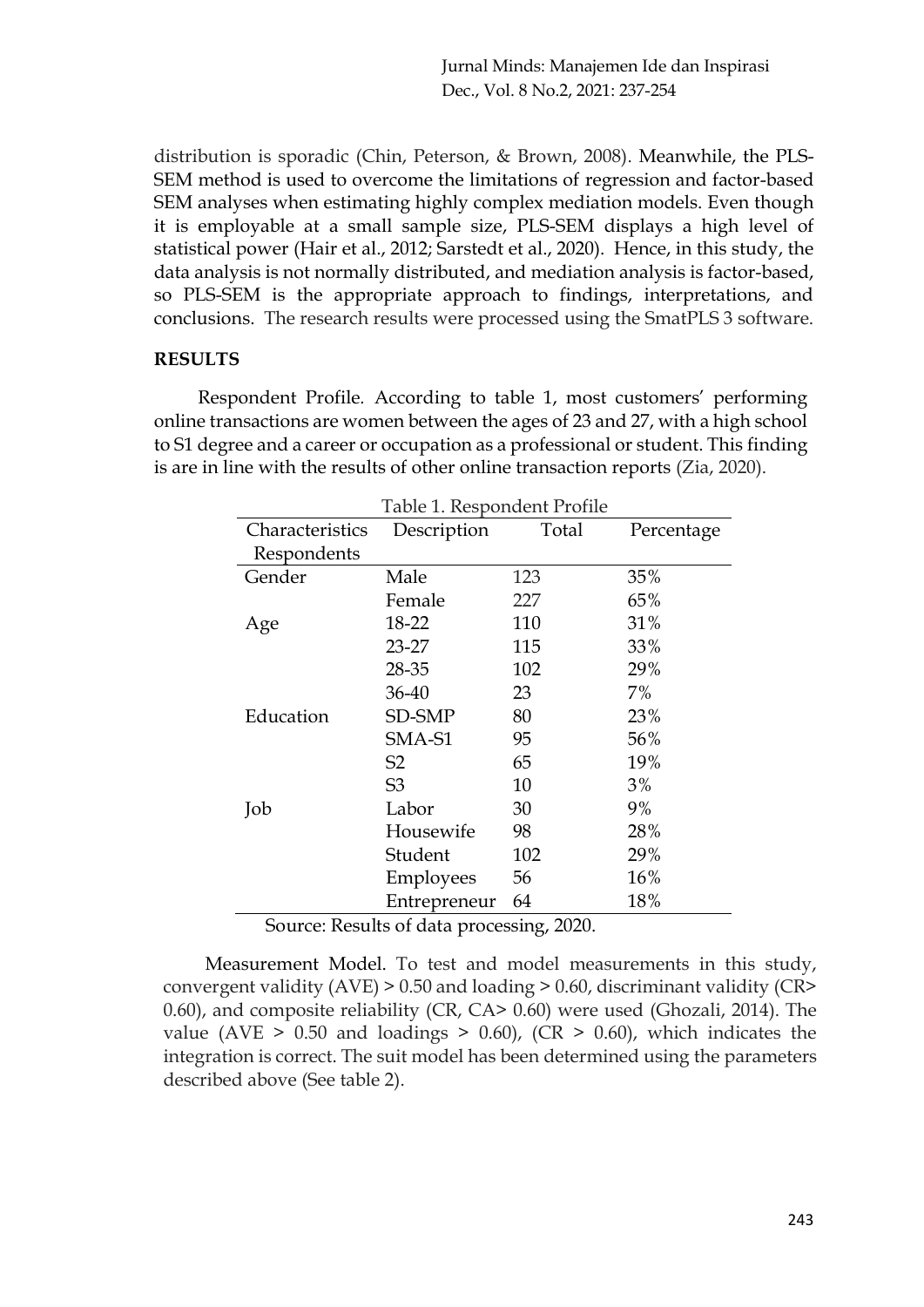| Constructs and Indicators                                            | Loading*       | Alpha | <b>CR</b> | <b>AVE</b> |
|----------------------------------------------------------------------|----------------|-------|-----------|------------|
| Quality of Electronic Services                                       |                | 0,949 | 0,975     | 0,951      |
| - Accessibility to and use of the platform, as                       | 0,986          |       |           |            |
| well as the speed at which it can be                                 |                |       |           |            |
| accessed and used;                                                   | 0,950          |       |           |            |
| - Compliance: the degree to which the site's                         |                |       |           |            |
| guarantee of order fulfillment and supply                            | 0,991          |       |           |            |
| of products is kept;                                                 | 0,966          |       |           |            |
| - System Availability: correct site technical                        |                |       |           |            |
| functions;                                                           |                |       |           |            |
| - Privacy refers to how protected the web is                         |                |       |           |            |
| how much it handles<br>and<br>user                                   |                |       |           |            |
| knowledge.                                                           |                |       |           |            |
| Trust                                                                |                | 0,988 | 0,991     | 0,966      |
| - Ready to provide personal information                              | 0,929          |       |           |            |
| - Willing to give my phone number to the                             | 0,958          |       |           |            |
| marketplace                                                          | 0,961          |       |           |            |
| - My marketplace has always<br>been                                  | 0,958          |       |           |            |
| professional in online sales                                         |                |       |           |            |
| - Marketplace always delivers on their                               |                |       |           |            |
| promise                                                              |                |       |           |            |
| <b>Customer Satisfaction</b>                                         |                | 0,983 | 0,986     | 0,948      |
| - Tangible,                                                          | 0,885          |       |           |            |
| - Reliability,                                                       | 0,760          |       |           |            |
| - Responsiveness,                                                    | 0,734<br>0,888 |       |           |            |
| - Andmpathy                                                          |                |       |           |            |
| Loyalty                                                              |                | 0,966 | 0,975     | 0,905      |
| - I would recommend the marketplace I use<br>to others               | 0,976<br>0,991 |       |           |            |
|                                                                      | 0,991          |       |           |            |
| - I<br>would<br>recommend<br>online<br>my                            |                |       |           |            |
| marketplace to others.                                               | 0,973          |       |           |            |
| hope to continue using my<br>- I -<br>marketplace's online services. |                |       |           |            |
|                                                                      |                |       |           |            |
| - I prefer my marketplace to other<br>marketplaces                   |                |       |           |            |
|                                                                      |                |       |           |            |

Table 2. Indicators for the Measurement Model

Note: \*) All Sig. p<0.05

Source: Results of data processing, 2020

Based on the data in Table 2, where the importance of build Quality of Electronic Services is 0.949> 0.7, trust is 0.988> 0.7, Customer Satisfaction is 0.981> 0.7, and loyalty is 0.965> 0.7, the data can be inferred to have fulfilled the requirements. The average variance extracted (AVE) value can be inferred to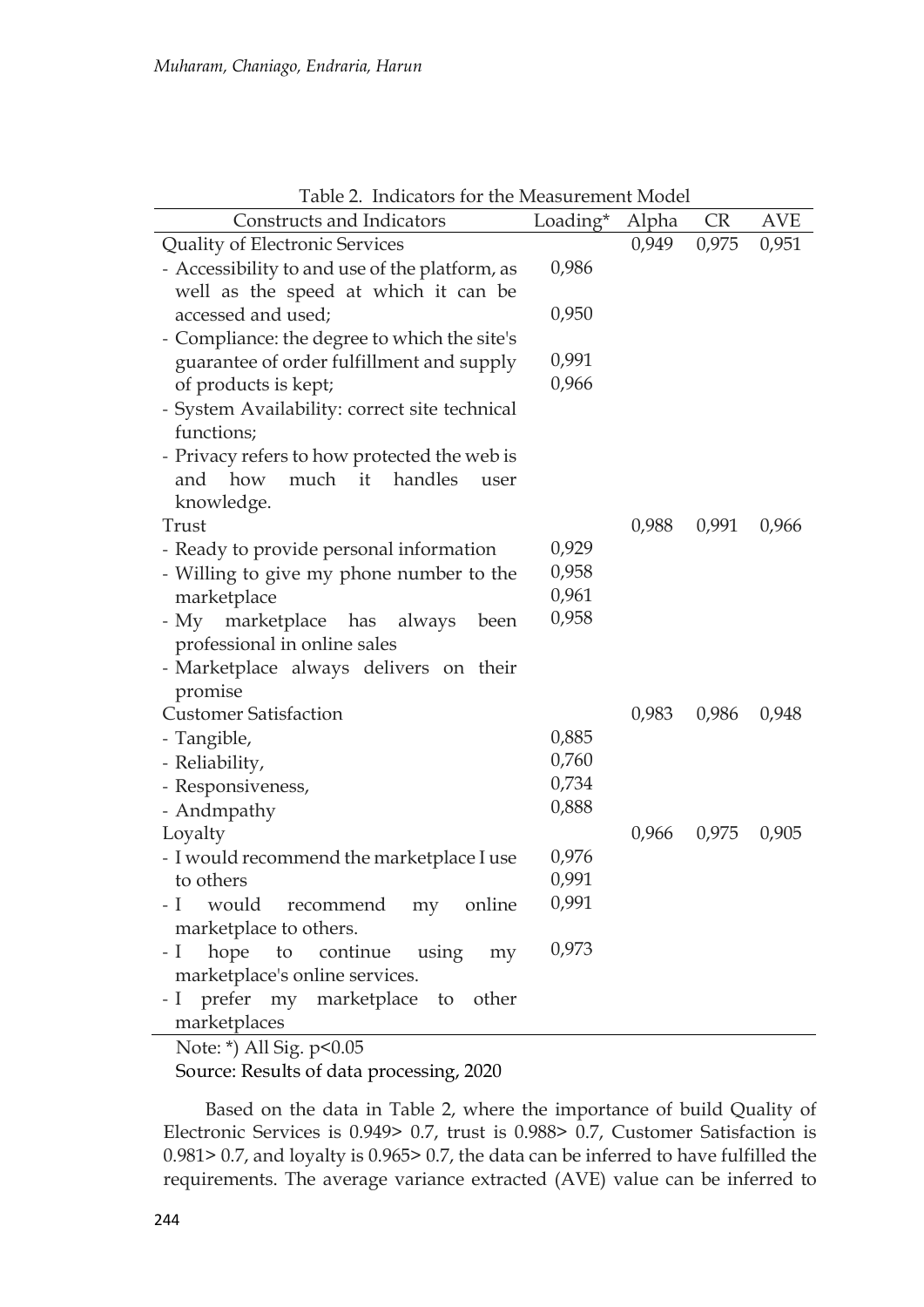have fulfilled the criteria for constructs Quality of Electronic Services of 0.951> 0.5, Trust of 0.966> 0.5, Customer Satisfaction of 0.948> 0, 5 and Loyalty of 0.905> 0, 5 based on the average variance extracted (AVE) value.

Furthermore, Henseler et al. (2009) proposed an assessment of the correlation's heterotrait-monotrait ratio (HTMT). In short, HTMT is the ratio of the between-trait correlation to the within-trait correlation. HTMT is the average of all correlation indicators across constructs measuring different constructs (i.e., heterotraitmonotrait correlation) relative to the (geometric) mean of the correlation means of indicators measuring the same construct (i.e., heteromonotrait correlation; for a formal definition of HTMT statistics (Henseler et al., 2009). Technically, the HTMT approach estimates the accurate correlation between two constructs if they were perfectly measured (that is if they were completely reliable). This actual correlation is also referred to as desperate correlation. The desperate correlation between the two constructs close to 1 indicates a lack of discriminant validity.

Henseler et al. (2009) suggest a threshold value of 0.90 if the path model includes a conceptual construct. In other words, HTMT values above 0.90 indicate a lack of discriminant validity. When the constructs in the pathway model are conceptually more different, lower and more conservative threshold values appear necessary (Henseler et al., 2009).

|                                                                 |                   |       | Customer Loyalty Quality of Electronic Trust |            |  |
|-----------------------------------------------------------------|-------------------|-------|----------------------------------------------|------------|--|
|                                                                 | Satisfaction      |       | Services                                     |            |  |
| <b>Customer Satisfaction</b>                                    | 0,823             |       |                                              |            |  |
| Loyalty                                                         | 0,844             | 0,830 |                                              |            |  |
| Quality of E-Services                                           | 0,873             | 0,768 | 0,879                                        |            |  |
| Trust                                                           | 0,943             | 0,850 | 0,876                                        | 0,820      |  |
| Source: Results of data processing, 2020                        |                   |       |                                              |            |  |
| Table 4. The Results Of The Hypothesis Test                     |                   |       |                                              |            |  |
|                                                                 | Path (Hypothesis) |       | B                                            | $p$ -value |  |
|                                                                 |                   |       |                                              |            |  |
| E-Service Quality (X1) $\rightarrow$ Customer Satisfaction (Y1) |                   |       | 0,075                                        | 0,008      |  |
| E-Service Quality $(X1) \rightarrow$ loyalty $(Y2)$             |                   | 0,082 | 0,041                                        |            |  |
| E-Service Quality (X1) $\rightarrow$ Customer Satisfaction (Y1) |                   |       |                                              |            |  |

Table 3. Evaluation of Heretroit-Monotrait (HTMT) Ratio

E-Service Quality  $(X1) \rightarrow$  Customer Satisfaction  $(Y1)$  $\rightarrow$ Loyalty (Y2) 0,007 Trust  $(X2) \rightarrow$  Customer Satisfaction  $(Y1)$  0,076 0,000 Trust  $(X2) \rightarrow$ Loyalty  $(Y2)$ Trust (X2) Customer  $\rightarrow$  Satisfaction (Y1)  $\rightarrow$  Loyalty (Y2) 0,239 0,227 0,000 Customer Satisfaction (Y1)  $\rightarrow$  Loyalty (Y2) 0,219 0,000

Significant at  $p<0.05$ 

Source: Results of data processing, 2020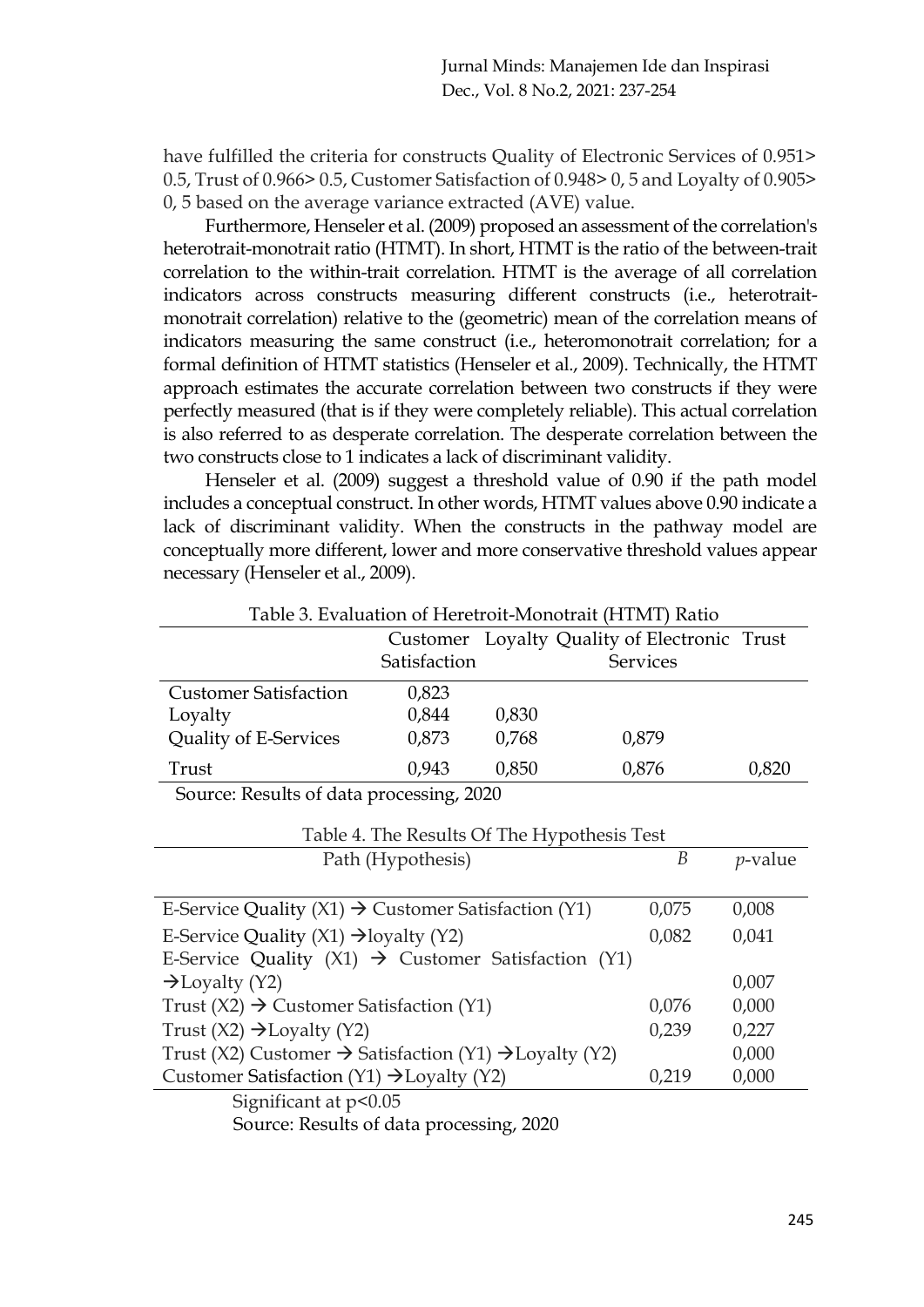According to the table 4, the result hypothesis testing that has been calculated states that the quality of e-service affects customer satisfaction (= 0.075, *p*-value = 0.008), the quality of e-services affects customer loyalty (= 0.082, *p*-value = 0.041), and trust positively affects customer satisfaction (0.076, *p*-value = 0.000). Thus, electronic service quality and satisfaction influence customer satisfaction by 89.9%, while the remaining 10.1 percent is affected by other factors, and electronic service quality and satisfaction influence loyalty by 91.2 percent, and other unidentified factors affected the remaining 8.8 percent. Figure 1 summarizes the findings in the study relationships with substantial acceptance of all direct relationships.



Figure 1. Depicts the relationship between the variables studied

Mediation Test. This study used a bootstrap strategy with a bias calibrated trust calculation, a confidence interval of 95 percent, and a set of 500 bootstraps to evaluate the position or mediation mechanism against the resulting values hypothesis *H3* and *H6* (Preacher & Hayes, 2004). Customer satisfaction mediates the relationship between the level of electronic service and customer engagement, according to table 4 of the mediation test findings. Customer satisfaction mediates the relationship between trust and customer experience, with a *p*-value of 0.000 versus a baseline of 95% or an error of 0.05, implying that the *H3* hypothesis may be partially accepted. Customer satisfaction mediates the relationship between trust and customer experience, with a *p*-value of 0.000.

The final evaluation is the evaluation of the coefficient of determination (R<sup>2</sup>). Customer satisfaction has a determination coefficient of 0.808 (R<sup>2</sup> = 80.8%), meaning that customer satisfaction can be explained by the construct of eservice quality and trust of 80.8%, while other constructs define the remaining 19.2%. Furthermore, the construct of loyalty can be explained by the constructs of e-service quality and trust of 83.2%, while other constructs explain the remaining 16.8%. Below, Table 5 shows that all the endogenous constructs are in the firm category.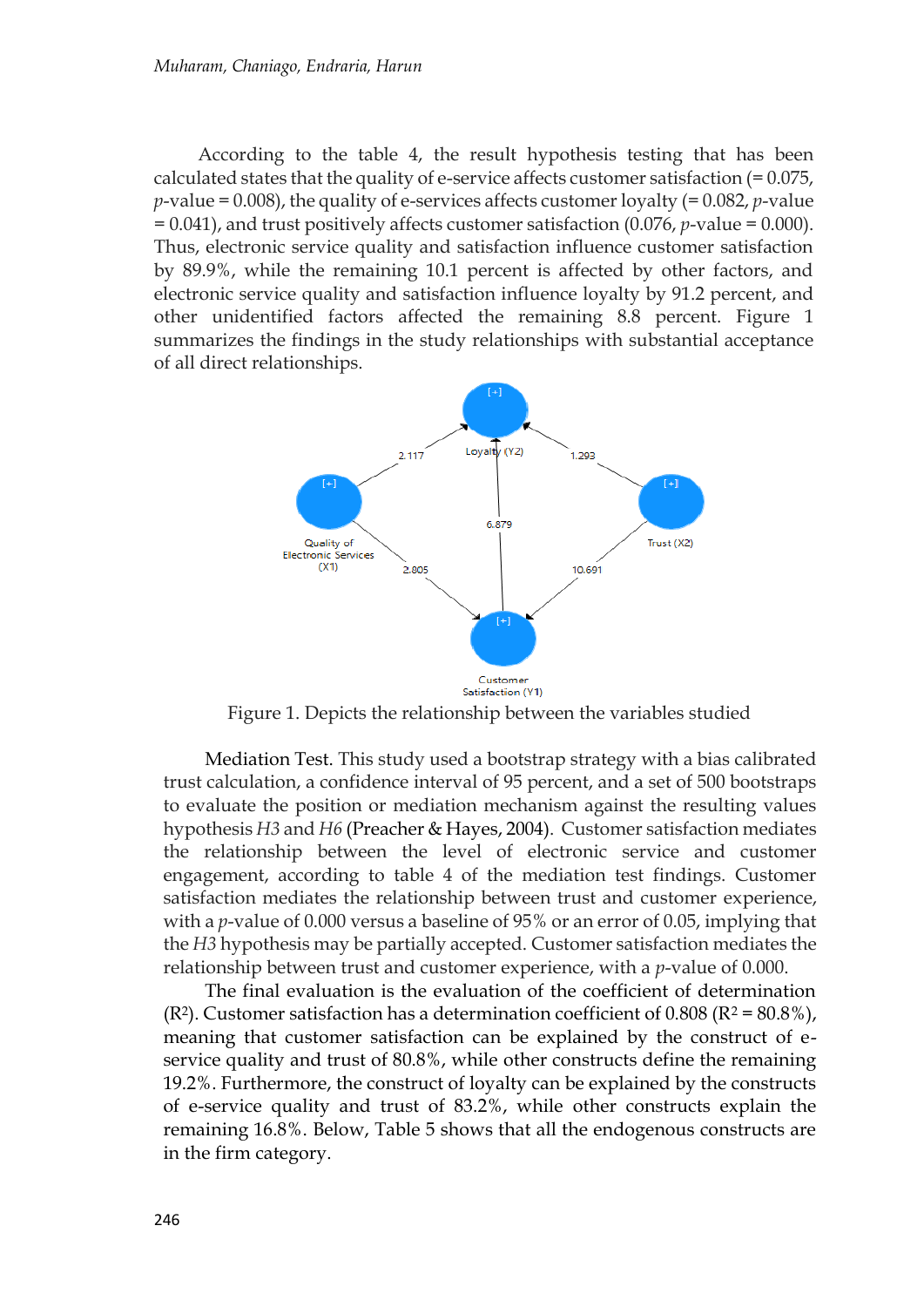| Table 5. Evaluation of R-square $(R^+)$ |       |                           |  |  |
|-----------------------------------------|-------|---------------------------|--|--|
| Construct                               | $R^2$ | <b>Category</b>           |  |  |
| <b>Customer Satisfaction</b>            |       | 0.808 very strong         |  |  |
| Loyalty                                 |       | $\vert$ 0.832 very strong |  |  |

Source: Results of data processing, 2020

# **DISCUSSION**

According to data processing results, the quality of electronic services and the building of trust is the core determinant that affects customer retention and engagement when conducting online purchases in an E-Commerce (Badir & Andjarwati, 2020). According to the study findings above, first-time customers' satisfaction has a substantial impact on customer retention. In e-commerce, fostering customers' interest is crucial. Second, the consistency of electronic service is an essential factor for promoting customer satisfaction and affecting customer engagement, so market leaders must pay close attention to it (Sharma & Lijuan, 2015). Furthermore, the findings of the above study are consistent with previous studies, which found that customers' satisfaction is favorably influenced by service efficiency, with the influence between the two greater on a personal level or customer closeness relationship with its employers relative to its employees (Goff, Boles, Bellenger, & Stojack, 1997). When a buyer is faithful to a distributor, he is also loyal to the related business (Díaz & Duque, 2021). This viewpoint is supported by data showing that positive feelings regarding seller knowledge translate into positive emotions, implying that customer loyalty to the brand is realized by employee loyalty (Palmatier, Scheer, Houston, Evans, & Gopalakrishna, 2007).

The significance of customer loyalty is highly influenced by solid contact and consistency in service quality (Bitner, Booms, & Tetreault, 1990). The results of this study back up previous research that showed that service efficiency is a factor in customer satisfaction with the services provided (Han & Hyun, 2017). The association between the efficiency of electronic services and customers engagement is often mediated by customer satisfaction (Vo & Chovancová, 2019). The association between the efficiency of electronic services and customers engagement is often judged by customer satisfaction (Yoo, Huang, & Kwon, 2015). Furthermore, according to previous studies, customers satisfaction mediates the interaction between confidence and customer loyalty (Zeithaml, Parasuraman, & Malhotra, 2002).

In this study, the sample is millennials or also known as Generation Y. This generation is generally technology-minded and advanced in education. Therefore, their behavior is different from the previous generation. Research conducted by the Alvara Research Center found nine main behaviors of the Indonesian millennial generation: internet addiction, low loyalty, cashlessness,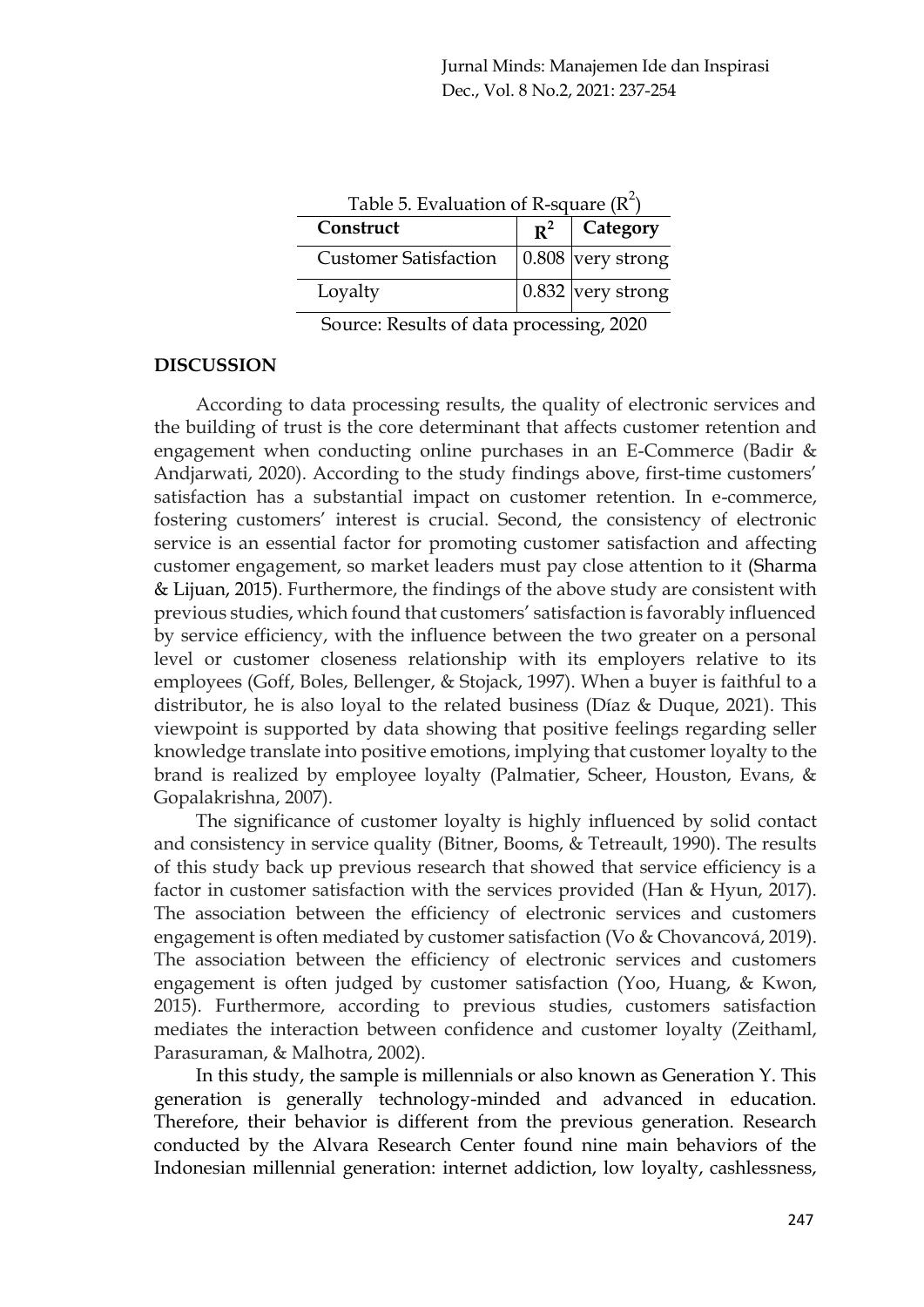work smart and fast, multitasking, like to travel, indifferent to politics, likes to share, and the last is joint ownership of goods. From this behavior, e-commerce entrepreneurs can use the right strategies to gain trust and loyalty through eservice quality (Chang & Sokol, 2020). For example, they are designing eyecatching products, ease of payment, easy access to applications, complaint service with problem-solved oriented, and always maintaining a positive image of the products or services offered (Cheah et al., 2018). The quality of service that built provide can build trust and satisfaction with each client (Gul et al., 2020; Kashif et al., 2018). Technology is advancing at a breakneck pace in the industrial world, and human needs are growing simultaneously (Buhalis et al., 2019), as technology is crucial in human life (Afzal et al., 2019).

Who can keep up with the exponential advancement in technology in this day and age? Times have evolved and become more advanced. New technologies is advancing at a breakneck pace (Xiang et al., 2015). There has been a large number of people who use internet-based technologies (Hartmann et al., 2015). The practice of disseminating, purchasing, selling, and promoting products and services via the internet network is known as the presence of trading with the internet or the so-called marketplace as a way of doing business. Online or shopping transfers make it easier to allow non-traditional payment transactions, such as using an interbank transfer scheme (Hossain & Zhou, 2018).

## **CONCLUSION, LIMITATIONS, AND FURTHER STUDY**

In this study, data processing has been conducted to determine the direct and indirect influence between constructs. The processing of the results of this study obtained that e-service quality and trust have a significant favorable influence on customer loyalty, and this effect is mediated by customer satisfaction. Although this study contributes to recent research on the impact of electronic service quality and trust on customer satisfaction and loyalty in conducting online transactions in a marketplace, there are some drawbacks. First, the data was collected only from users of electronic services in the city and district of Bogor alone. The region has not represented Indonesia as a whole, so the results of this study cannot be generalized to other areas of Indonesia. Therefore model used in this study is recommended to be reviewed from various other regions and, more specifically, the type of marketplace. This study focused only on variable electronic service quality, trust, satisfaction, and customer loyalty and does not include other variables such as image, after-sales service, and other socio-demographic factors that are potential determinants of customer satisfaction and loyalty. Therefore, studies that have a more extensive set of variables are valid. Third, the influence between variables may not be represented by the customer satisfaction and loyalty variables proposed in this study. Therefore, further research is recommended to use more extensive data and a wider coverage area to reflect the influence between variables, and the results may change over time.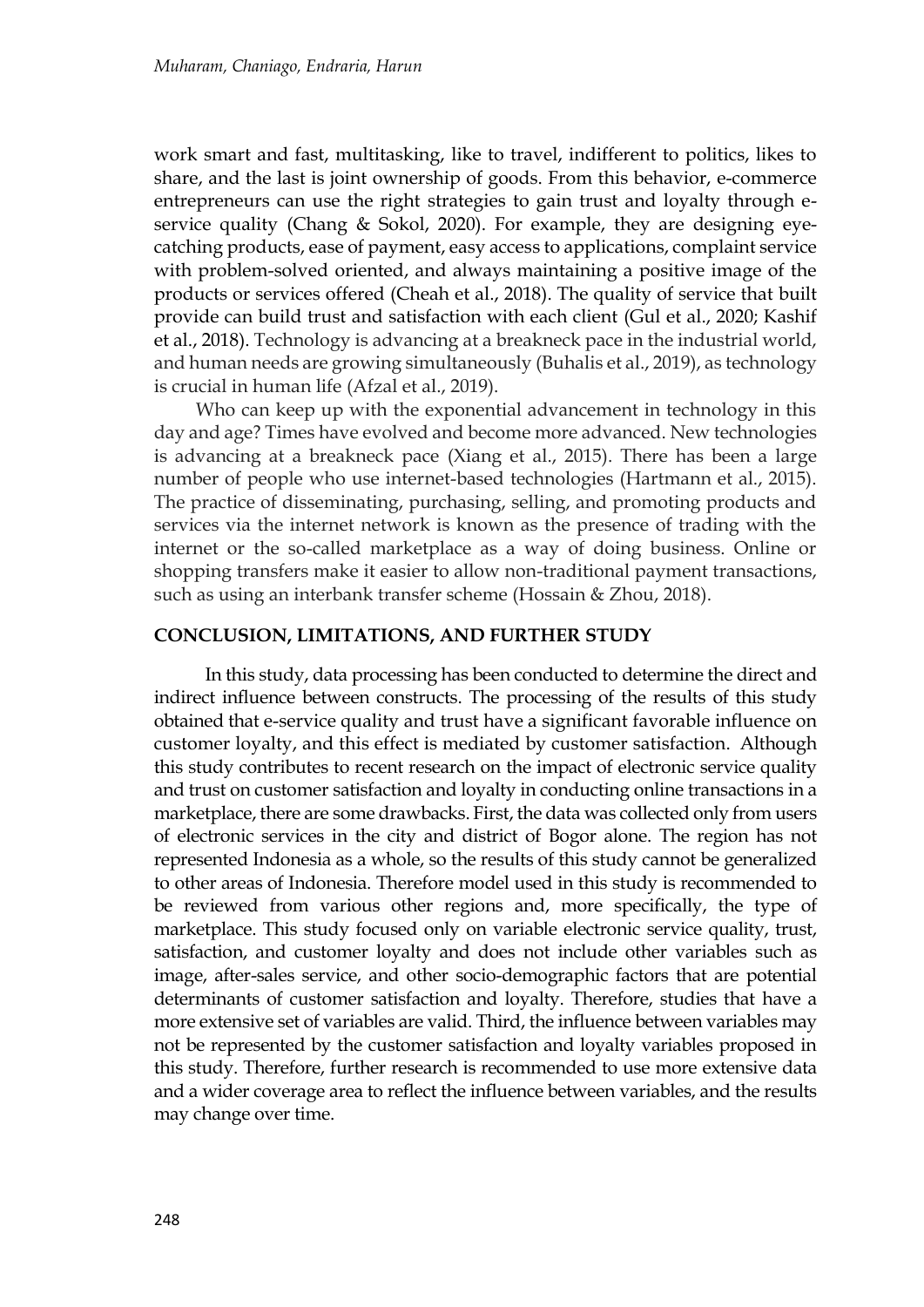# **REFERENCES**

- Afzal, M. N. I., Gow, J., & Rahman, A. (2019). Economic and Internet Growth Effect on Electricity Consumption in the BRICS Countries. International Advances in Economic Research.
- Badir, M., & Andjarwati, A. L. (2020). The Effect of E-WOM, Ease of Use and Trust on Purchase Decisions (Study on Tokopedia Application Users). Jurnal Minds: Manajemen Ide Dan Inspirasi.
- Ball, D., Coelho, P. S., & Machás, A. (2004). The role of communication and trust in explaining customer loyalty: An extension to the ECSI model. European Journal of Marketing.
- Bitner, M. J., Booms, B. H., & Mohr, L. A. (1994). Critical service encounters: The employee's viewpoint. Journal of Marketing, 58(4), 95–106.
- Bitner, M. J., Booms, B. H., & Tetreault, M. S. (1990). The service encounter: diagnosing favorable and unfavorable incidents. Journal of Marketing, 54(1), 71–84.
- Bloemer, J., De Ruyter, K. O., & Wetzels, M. (1999). Linking perceived service quality and service loyalty: a multi-dimensional perspective. European Journal of Marketing.
- Boulding, W., Kalra, A., Staelin, R., & Zeithaml, V. A. (1993). A dynamic process model of service quality: from expectations to behavioral intentions. Journal of Marketing Research, 30(1), 7–27.
- Buhalis, D., Harwood, T., Bogicevic, V., Viglia, G., Beldona, S., & Hofacker, C. (2019). Technological disruptions in services: lessons from tourism and hospitality. Journal of Service Management, 30(4).
- Chang, H. H., & Sokol, D. D. (2020). How incumbents respond to competition from innovative disruptors in the sharing economy—The impact of Airbnb on hotel performance. Strategic Management Journal.
- Cheah, S., Ho, Y. P., & Li, S. (2018). Business model innovation for sustainable performance in retail and hospitality industries. Sustainability (Switzerland), 10(11).
- Chen, H., Liu, J. Y., Sheu, T. S., & Yang, M. (2012). The impact of financial services quality and fairness on customer satisfaction. Managing Service Quality: An International Journal.
- Chin, W. W., Peterson, R. A., & Brown, S. P. (2008). Structural equation modeling in marketing: Some practical reminders. Journal of Marketing Theory and Practice, 16(4), 287–298.
- Choi, E. K., Wilson, A., & Fowler, D. (2013). Exploring customer experiential components and the conceptual framework of customer experience, customer satisfaction, and actual behavior. Journal of Foodservice Business Research, 16(4), 347–358.
- Coyle, J. J., Bardi, E. J., & Langley, C. J. (1992). The Managament of Business Logistics, West Publlishingn Company. St. Paul.
- Devita, F. (2019). Pelayanan Mengecewakan dari Shopee Media Konsumen.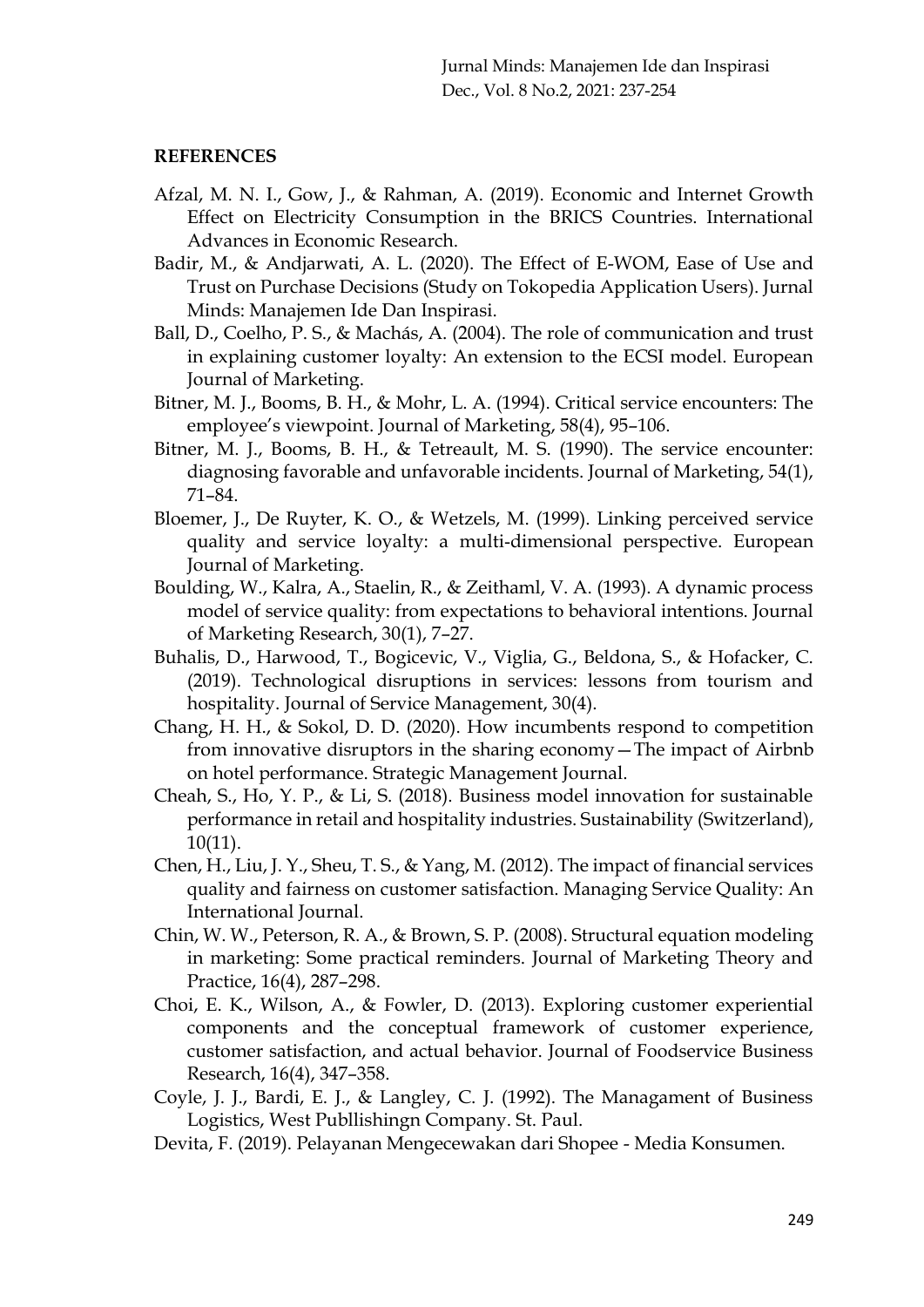- Dewantara, C. F. C. (2015). Analisis Dampak Penggunaan Situs Bukalapak. com Terhadap Perilaku Pembelian Pada Komunitas Samarinda Photographer. Tersedia Di Http://Ejournal. Ilkom. Fisip-Unmul. Ac. Id/Site/Wpcontent/Uploads/2015/06/Jurnal% 20cesar% 20done% 20untuk% 20dprint% 20selesai% 20j Umat, 20, 6–26.
- Díaz, M. M., & Duque, C. M. (2021). Open innovation through customer satisfaction: A logit model to explain customer recommendations in the hotel sector. Journal of Open Innovation: Technology, Market, and Complexity, 7(3).
- Fang, Y., Chiu, C., & Wang, E. T. G. (2011). Understanding customers' satisfaction and repurchase intentions: An integration of IS success model, trust, and justice. Internet Research.
- Fornell, C. (1992). A national customer satisfaction barometer: The Swedish experifence. Journal of Marketing, 56(1), 6–21.
- Franedya, R. (2019). Ini Toko Online yang Paling Sering Dikunjungi Orang RI.
- Ganguli, S., & Roy, S. K. (2011). Generic technology‐based service quality dimensions in banking: Impact on customer satisfaction and loyalty. International Journal of Bank Marketing.
- George, A., & Kumar, G. S. G. (2014). Impact of Service Quality Dimensions in Internet Banking on Customer Satisfaction. Decision, 41(1), 73–85.
- Ghozali, I. (2014). Structural Equation Modelling (SEM) metode alternative dengan Partial Least Square. Penerbit Universitas Diponegoro.
- Goff, B. G., Boles, J. S., Bellenger, D. N., & Stojack, C. (1997). The influence of salesperson selling behaviors on customer satisfaction with products. Journal of Retailing, 73(2), 171–183.
- Grönroos, C. (1984). A service quality model and its marketing implications. European Journal of Marketing.
- Grönroos, C. (2001). The perceived service quality concept–a mistake? Managing Service Quality: An International Journal.
- Gul, G. N., Gul, G. F., Jing, Z., Gul, G. R., Zhenxing, G., & Gul, G. W. (2020). The role of endorsers in bringing defunct brands back to life: theory and evidence. In Journal of Product & Brand Management: Vol. ahead-of-p (Issue aheadof-print).
- Gustafsson, A., Johnson, M. D., & Roos, I. (2005). The effects of customer satisfaction, relationship commitment dimensions, and triggers on customer retention. Journal of Marketing, 69(4), 210–218.
- Hair Jr, J. F., Hult, G. T. M., Ringle, C., & Sarstedt, M. (2016). A primer on partial least squares structural equation modeling (PLS-SEM). Sage publications.
- Hair, J. F., Sarstedt, M., Ringle, C. M., & Mena, J. A. (2012). An assessment of the use of partial least squares structural equation modeling in marketing research. Journal of the Academy of Marketing Science, 40(3), 414–433. https://doi.org/10.1007/s11747-011-0261-6
- Han, H., & Hyun, S. S. (2017). Impact of hotel-restaurant image and quality of physical-environment, service, and food on satisfaction and intention. International Journal of Hospitality Management, 63, 82–92.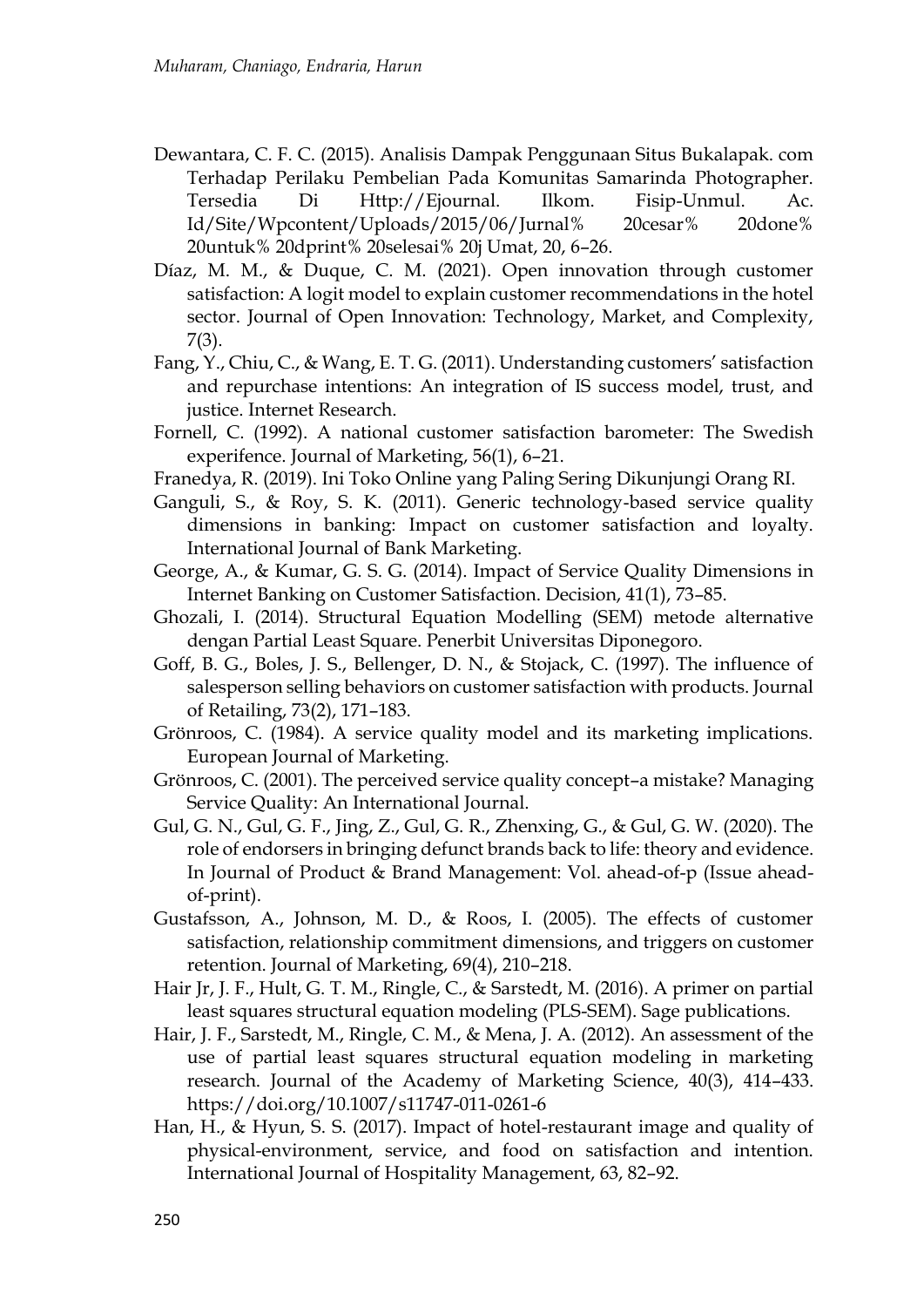- Hashmi, A. R., & Zia, A. (2020). customer relationship towards boundary spanner in-store (bakhala): a Saudi perspective. Academy of Marketing Studies Journal, 24(2), 1–8.
- Henseler, J., Ringle, C. M., & Sinkovics, R. R. (2009). The use of partial least squares path modeling in international marketing. In New challenges to international marketing. Emerald Group Publishing Limited.
- Hossain, M. S., & Zhou, X. (2018). Impact of m-payments on purchase intention and customer satisfaction : perceived flow as mediator. International Journal of Science and Business, 2(3), 503–517.
- Hossain, S. F. A., Shan, X., Musa, M., & Rahman, P. (2020). Social media and increased venture creation tendency with innovative ideas: the case of female students in Asia. In Handbook of research on managerial practices and disruptive innovation in Asia (pp. 194–209). IGI Global.
- Izogo, E. E. (2015). Customers' service quality perception in automotive repair. African Journal of Economic and Management Studies.
- Kashif, M., Zarkada, A., & Ramayah, T. (2018). The impact of attitude, subjective norms, and perceived behavioural control on managers' intentions to behave ethically. Total Quality Management and Business Excellence, 29(5–6), 481– 501.
- Kundu, S., & Datta, S. K. (2015). Impact of trust on the relationship of e-service quality and customer satisfaction. EuroMed Journal of Business, 10(1), 21–46. https://doi.org/10.1108/EMJB-10-2013-0053
- Lau, G. T., & Lee, S. H. (1999). Consumers' trust in a brand and the link to brand loyalty. Journal of Market-Focused Management, 4(4), 341–370.
- Lee, J.-H., Kim, H.-D., Ko, Y. J., & Sagas, M. (2011). The influence of service quality on satisfaction and intention: A gender segmentation strategy. Sport Management Review, 14(1), 54–63.
- Liang, C.-J., & Wang, W.-H. (2004). Attributes, Benefits, Customer Satisfaction and Behavioral Loyalty--An Integrative Research of Financial Services Industry In Taiwan. Journal of Services Research, 4(1).
- Madiawati, P. N., Pradana, M., & Miranda, S. (2021). Effects of Service Quality, Value Perception and Loyalty on Customer Satisfaction: Case of a Local Restaurant In South Bandung, Indonesia. Jurnal Bisnis Dan Manajemen, 22(1), 19–29.
- Martínez, P., & Del Bosque, I. R. (2013). CSR and customer loyalty: The roles of trust, customer identification with the company and satisfaction. International Journal of Hospitality Management, 35, 89–99.
- Mascarenhas, O. A., Kesavan, R., & Bernacchi, M. (2006). Lasting customer loyalty: a total customer experience approach. Journal of Consumer Marketing.
- Mohsin Butt, M., & Aftab, M. (2013). Incorporating attitude towards Halal banking in an integrated service quality, satisfaction, trust and loyalty model in online Islamic banking context. International Journal of Bank Marketing, 31(1), 6–23. https://doi.org/10.1108/02652321311292029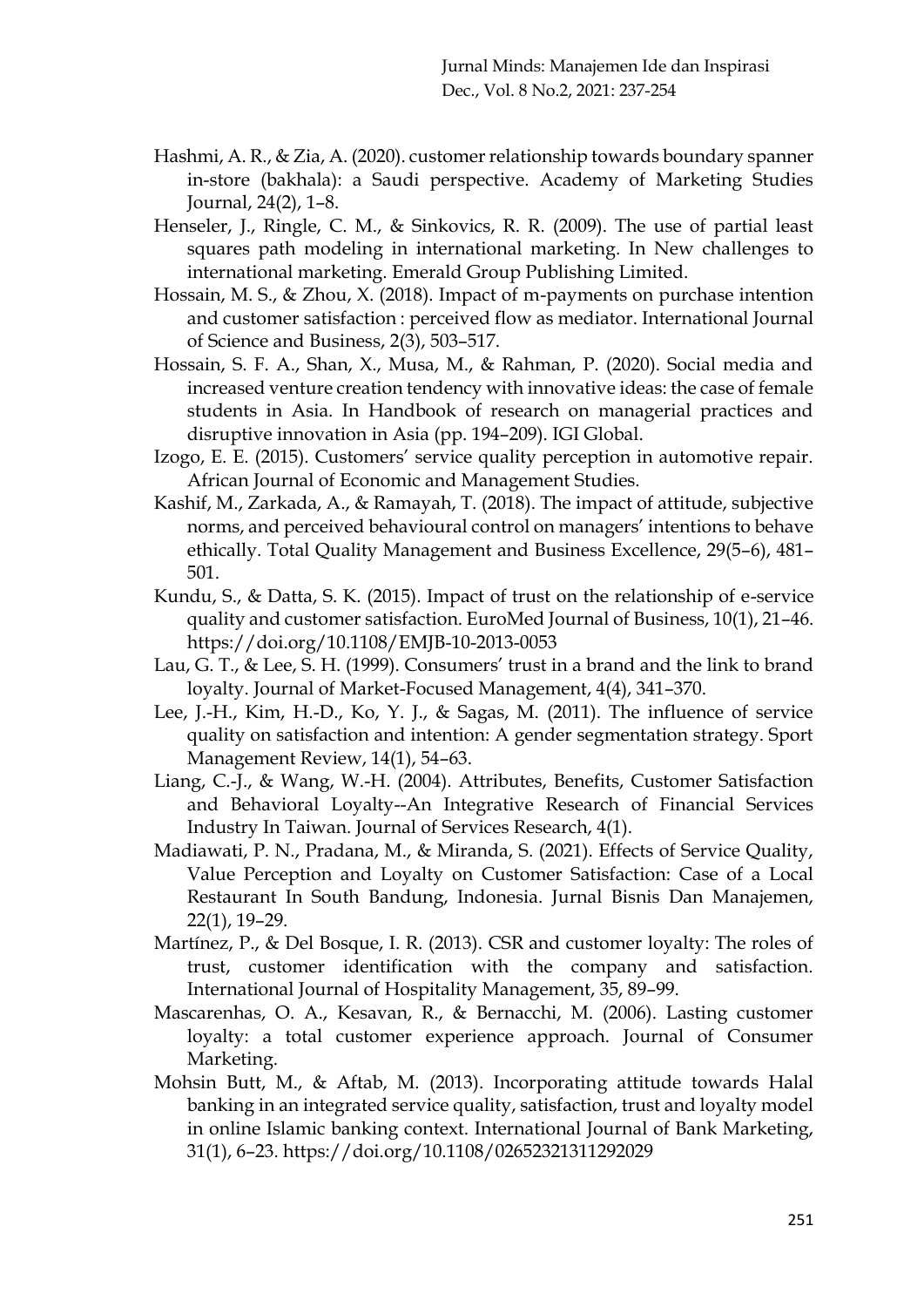- Namkung, Y., & Jang, S. C. S. (2010). Effects of perceived service fairness on emotions, and behavioral intentions in restaurants. European Journal of Marketing.
- Nyadzayo, M. W., & Khajehzadeh, S. (2016). The antecedents of customer loyalty: A moderated mediation model of customer relationship management quality and brand image. Journal of Retailing and Consumer Services, 30, 262–270.
- Olorunniwo, F., Hsu, M. K., & Udo, G. J. (2006). Service quality, customer satisfaction, and behavioral intentions in the service factory. Journal of Services Marketing.
- Palmatier, R. W., Scheer, L. K., Houston, M. B., Evans, K. R., & Gopalakrishna, S. (2007). Use of relationship marketing programs in building customer– salesperson and customer–firm relationships: Differential influences on financial outcomes. International Journal of Research in Marketing, 24(3), 210–223.
- Papadopoulou, P., Andreou, A., Kanellis, P., & Martakos, D. (2001). Trust and relationship building in electronic commerce. Internet Research.
- Parasuraman, A, Zeithaml, V. A., & Berry, L. (1988). SERVQUAL: A multipleitem scale for measuring consumer perceptions of service quality. 1988, 64(1), 12–40.
- Parasuraman, Ananthanarayanan, Zeithaml, V. A., & Malhotra, A. (2005). ES-QUAL: A multiple-item scale for assessing electronic service quality. Journal of Service Research, 7(3), 213–233.
- Parasuraman, Anantharanthan, Zeithaml, V. A., & Berry, L. L. (1985). A conceptual model of service quality and its implications for future research. Journal of Marketing, 49(4), 41–50.
- Pavlou, P. A. (2003). Consumer acceptance of electronic commerce: Integrating trust and risk with the technology acceptance model. International Journal of Electronic Commerce, 7(3), 101–134.
- Pérez, A., & Del Bosque, I. R. (2015). An integrative framework to understand how CSR affects customer loyalty through identification, emotions and satisfaction. Journal of Business Ethics, 129(3), 571–584.
- Pham, T. S. H., & Ahammad, M. F. (2017). Antecedents and consequences of online customer satisfaction: A holistic process perspective. Technological Forecasting and Social Change, 124, 332–342.
- Preacher, K. J., & Hayes, A. F. (2004). SPSS and SAS procedures for estimating indirect effects in simple mediation models. Behavior Research Methods, Instruments, & Computers, 36(4), 717–731.
- Rasheed, F. A., & Abadi, M. F. (2014). Impact of service quality, trust and perceived value on customer loyalty in Malaysia services industries. Procedia-Social and Behavioral Sciences, 164, 298–304.
- Reichheld, F. F., & Schefter, P. (2000). E-loyalty: your secret weapon on the web. Harvard Business Review, 78(4), 105–113.
- Ribbink, D., van Riel, A. C. R., Liljander, V., & Streukens, S. (2004). Comfort your online customer: quality, trust and loyalty on the internet. Managing Service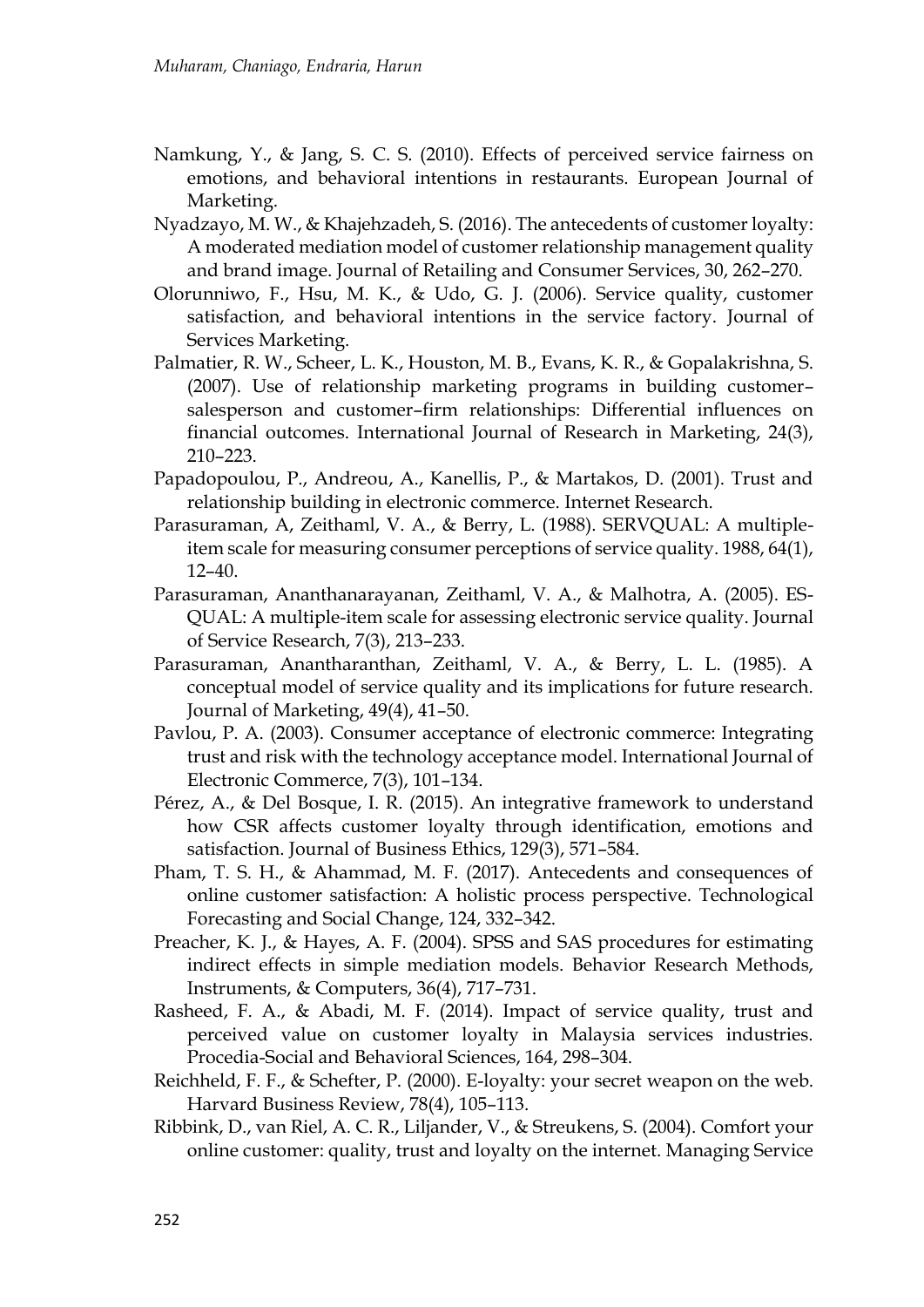Quality: An International Journal, 14(6), 446–456. https://doi.org/10.1108/09604520410569784

- Roberts, K., Varki, S., & Brodie, R. (2003). Measuring the quality of relationships in consumer services: an empirical study. European Journal of Marketing.
- Royvan Ghani, 11311506. (2018). Peran Perantara E-Kepuasan dan E-Kepercayaan Pada Pengembangan E-Loyalitas Dalam Konteks Bisnis Online pada Pembelanja Online Wanita. Universitas Islam Indonesia.
- Rychalski, A., & Hudson, S. (2017). Asymmetric effects of customer emotions on satisfaction and loyalty in a utilitarian service context. Journal of Business Research, 71, 84–91.
- Sarstedt, M., Hair, J. F., Nitzl, C., Ringle, C. M., & Howard, M. C. (2020). Beyond a tandem analysis of SEM and PROCESS: Use of PLS-SEM for mediation analyses! International Journal of Market Research, 62(3), 288–299. https://doi.org/10.1177/1470785320915686
- Sharma, G., & Lijuan, W. (2015). The effects of online service quality of ecommerce Websites on user satisfaction. The Electronic Library.
- Silva, K. A., & Yapa, S. (2013). Customer retention: with special reference to telecommunication industry in Sri Lanka.
- Singh, J., & Sirdeshmukh, D. (2000). Agency and trust mechanisms in consumer satisfaction and loyalty judgments. Journal of the Academy of Marketing Science, 28(1), 150–167.
- Sirdeshmukh, D., Singh, J., & Sabol, B. (2002). Consumer trust, value, and loyalty in relational exchanges. Journal of Marketing, 66(1), 15–37.
- Swan, J. E., Bowers, M. R., & Richardson, L. D. (1999). Customer trust in the salesperson: An integrative review and meta-analysis of the empirical literature. Journal of Business Research, 44(2), 93–107.
- Taylor, S. A., & Baker, T. L. (1994). An assessment of the relationship between service quality and customer satisfaction in the formation of consumers' purchase intentions. Journal of Retailing, 70(2), 163–178.
- Walker, R. H., Johnson, L. W., & Leonard, S. (2006). Re-thinking the conceptualization of customer value and service quality within the service‐ profit chain. Managing Service Quality: An International Journal.
- Wong, A., Dean, A., & White, C. (1999). The impact of service quality on customer loyalty in the hospitality industry. International Journal of Customer Relationship Management, 81–89.
- Wu, L. (2013). The antecedents of customer satisfaction and its link to complaint intentions in online shopping: An integration of justice, technology, and trust. International Journal of Information Management, 33(1), 166–176.
- Yeo, V. C. S., Goh, S. K., & Rezaei, S. (2017). Consumer experiences, attitude and behavioral intention toward online food delivery (OFD) services. Journal of Retailing and Consumer Services, 35(July 2016), 150-162. https://doi.org/10.1016/j.jretconser.2016.12.013
- Zeithaml, V A, Wilson, A., & Bitner,blo M. J. (2008). Services marketing.. New Delhi. The McGraw-Hill Companies.